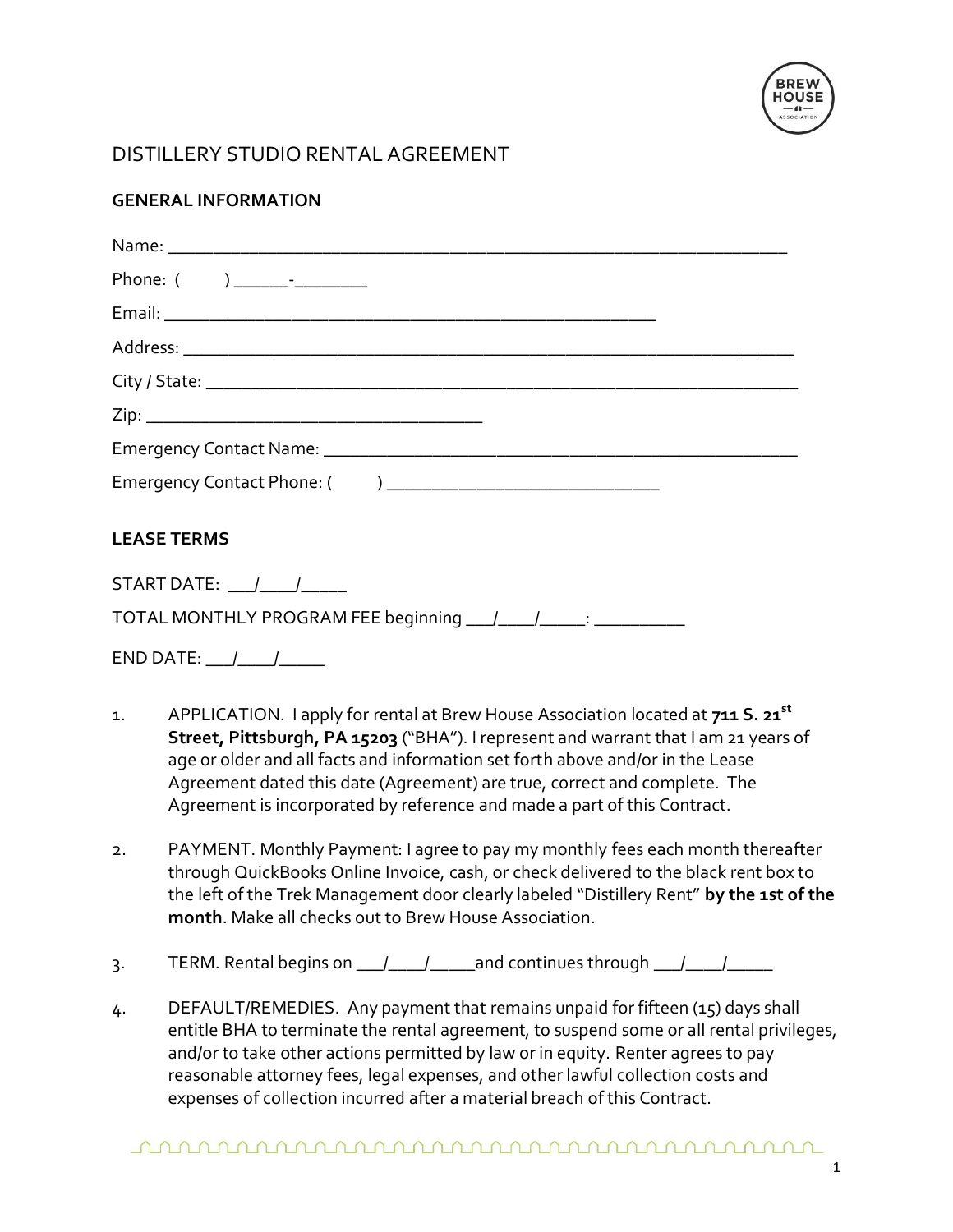

- 5. RENTER PRIVILEGES: I will be admitted to renter activities such as a designated studio, communal work areas, and other designated facilities at no additional charge, as same may be available from time-to-time. Rentals are not assignable or transferable and any attempted transfer or assignment shall be null and void.
- 6. RENTER'S RESPONSIBILITY. All use of BHA Spaces shall be undertaken at my sole risk, and BHA and/or its Directors shall not be liable for any harm, injuries or damage to me or my property, or be subject to any claim, demand, liability or damages whatsoever, including, without limitation, those resulting from acts of active or passive negligence on the part of BHA and/or its Directors, its successors or assigns, as well as its officers and agents, for all such claims, demands, liabilities, damages, actions or causes of actions. It is specifically agreed that BHA and/or its Directors shall not be responsible or liable for articles lost, damaged or stolen in, about or in connection with BHA nor for loss or damage to any other of my property, including automobiles and contents. It is also agreed that any damages to BHA property and/or its Directors, or the Studio or its contents, or property or the property of any renter by another renter is the sole responsibility of the offending renter. The foregoing notwithstanding, neither BHA nor its Directors shall be relieved by this Paragraph 8 from liability for its own gross negligence and/or willful misconduct.
- 7. RULES AND REGULATIONS. I acknowledge that BHA operates under rules and regulations established for the safety, comfort and protection of renters or other patrons and I will abide by and be bound by all posted rules and regulations, as well as by rules and regulations subsequently approved and posted or published by BHA. Rules and regulations of BHA, in effect from time-to-time, are incorporated into this Contract by reference and made a part hereof. I recognize that these spaces are intended only for the use of artists in the Distillery program, and are not to be sub-leased or to be used as living space. Facilities, equipment, amenities, hours, service, regulations, and policies are subject to change, without prior notice, at the sole discretion of BHA, and I accept such reasonable changes as a condition of studio rental.

## 8. GENERAL PROVISIONS.

- a. I acknowledge that I have read and understand the Studio Guidelines sheet and the Studio Condition Report, and that I accept all terms presented within these forms.
- b. I acknowledge that it has been explained to me that this is a legally binding and enforceable contract and that I have agreed to maintain my rental for the period of time specified.
- c. This Contract sets forth the entire agreement between me and BHA regarding my rental and any and all prior discussions, agreements, understandings or correspondence are hereby made null and void.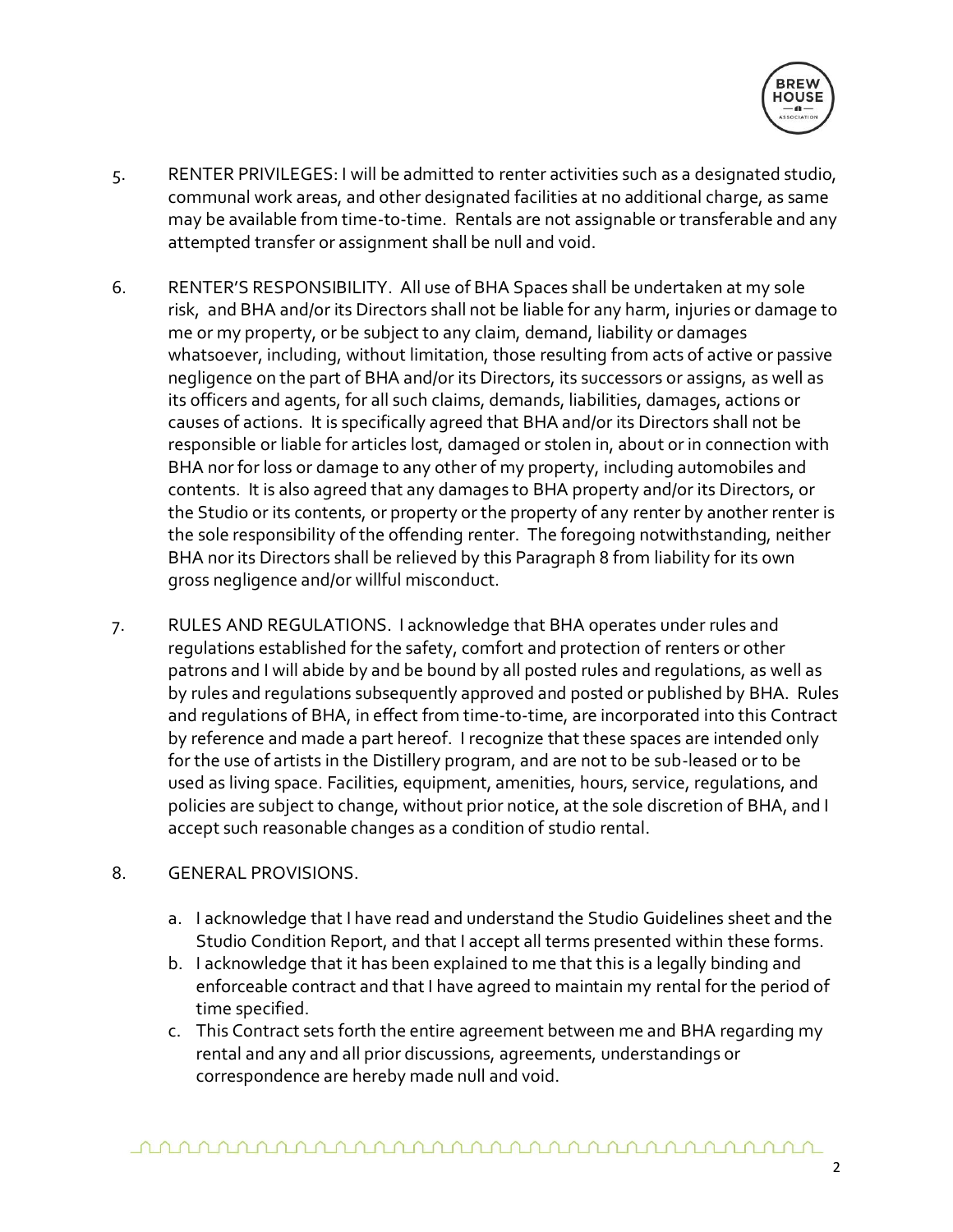

- d. This Contract may be amended, modified, or rescinded, or any rights hereunder waived, only by written agreement signed by me and BHA.
- e. If any term or provision of this Contract is found to be invalid, illegal or unenforceable, in whole or in part, the rest and remainder of this Contract shall remain in full force and effect to the fullest extent permitted by law.

"I understand that I am responsible for all reasonable collection fees, court costs and attorney fees associated with any unpaid balances due according to this Contract."

 **\_\_\_\_\_\_\_\_\_ Initials** 

We hereby agree to all terms of this Contract, intending to be legally bound hereby, and each of us has received a complete executed copy of this Contract.

|                                                             | Date $\_\_\_\_\_\_\_\_\_\_\_\_\_\_$              |
|-------------------------------------------------------------|--------------------------------------------------|
| <b>Brew House Association Signature</b>                     |                                                  |
|                                                             |                                                  |
| <b>Artist Signature</b>                                     |                                                  |
|                                                             |                                                  |
| <b>Print Name</b>                                           |                                                  |
|                                                             |                                                  |
|                                                             |                                                  |
|                                                             |                                                  |
|                                                             |                                                  |
| OFFICE USE ONLY                                             |                                                  |
| Amount Received \$ ___________                              | Date Received _______________ Method ___________ |
| Studio Number ___________________ Fob Number ______________ |                                                  |
| Lock Combination Number ____________                        |                                                  |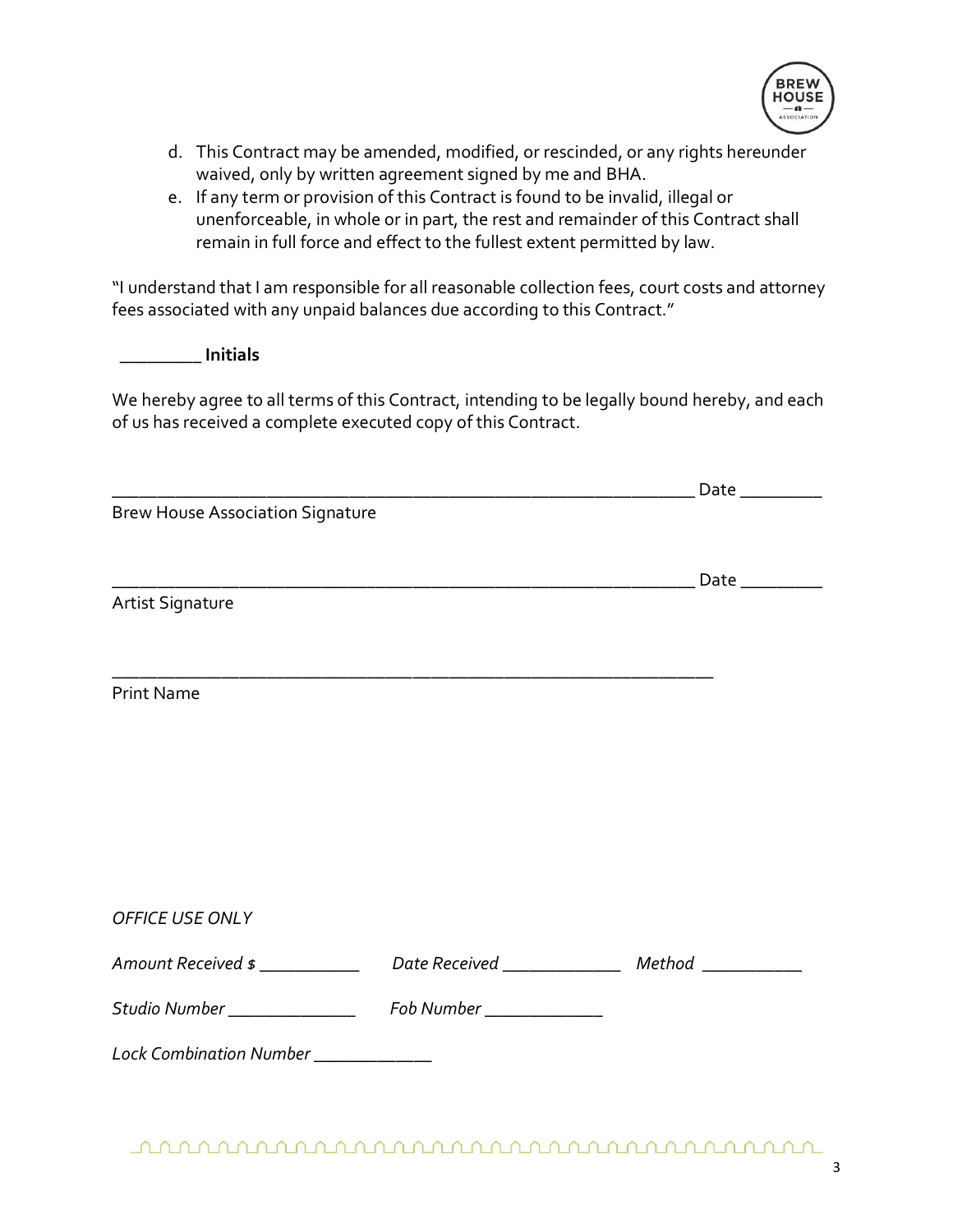

## STUDIO GUIDELINES

- 1. Studio renters that do not follow the studio rules or pose a danger, or any misuse or hazard to the studio or its renters will be asked to leave immediately, without a refund of any pre-paid rental fees.
- 2. \$15 replacement fee will be charged for lost keys. (per key)
- 3. \$50 replacement fee will be charged for fob.
- 4. I acknowledge and agree that BHA shall not be responsible in the event of any loss, theft, damage or destruction resulting to any of my personal property located at BHA's premises. I acknowledge that if I seek to insure any loss arising from destruction or theft of my personal property at BHA's premises that I shall, at my own expense, procure a policy of liability insurance.
- 5. Respect the privacy and personal space of fellow artists.
- 6. Do not touch, remove, or take another artist's supplies or tools without their direct approval.
- 7. Long cell phone use is only permitted in one of the 2 phone booths provided or outside the building.
- 8. No smoking anywhere in the building.
- 9. Keep the studios clean. If the trash is overflowing, tie up the bag and put in a new one.
- 10. Do not dispose of turpentine or other chemicals down the drains. Use rags for all clean up, place used rags in proper receptacles.
- 11. Aerosols may only be used outside.
- 12. Turn off all lights if you are the last artist to leave the studios.
- 13. Artists are expected to use their studios to create new work, not to store old work.
- 14. Use headphones to listen to music if other artists are in studio.
- 15. Artists are expected to follow all rules and should conduct themselves as respectable art professionals.
- 16. BHA reserves the right to terminate rentals for any reason, including but not limited to, substance abuse, violent behavior, theft, inappropriate use of social media, dangerous activities that can compromise the safety of other BHA artists, and the inappropriate use of BHA digital assets.
- 17. Renters are responsible for all visitors and their well-being. Renters are also responsible for their guest's behavior and actions.
- 18. If you are unsure about any studio guidelines or have a question about material usage, talk to BHA staff for clarification.

I acknowledge that I have read and understand the Studio Guidelines sheet.

Artist Initials

\_\_\_\_\_\_\_\_\_\_\_\_\_